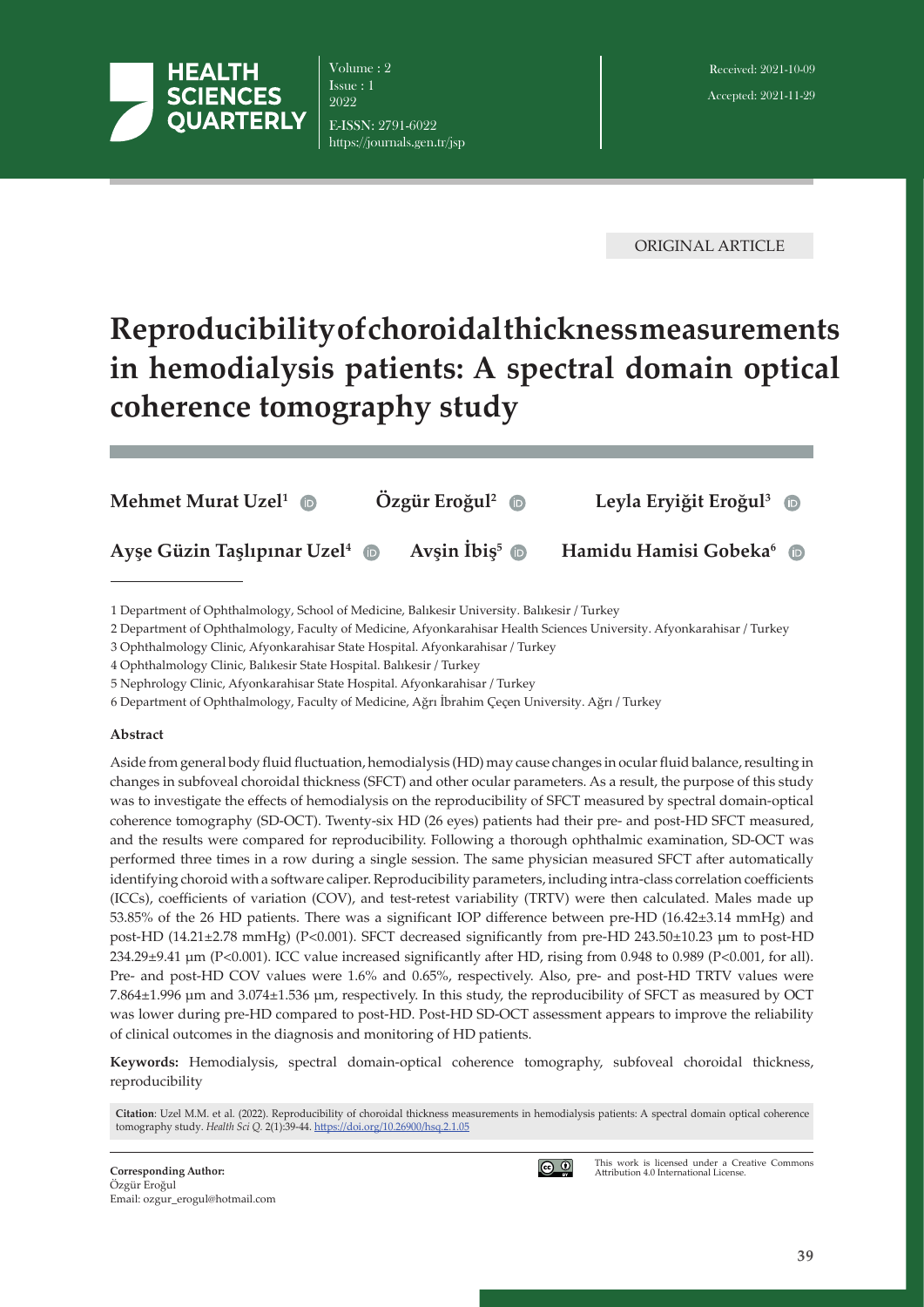# **Introduction**

Hemodialysis (HD) is a life-saving treatment for patients with end-stage renal disease. Uremia, volume load, and serum osmolality in the body all decrease secondary to HD [1]. Changes in ocular fluid balance may also result from this procedure. Intraocular pressure (IOP), corneal thickness, retinal nerve fiber layer, as well as subfoveal choroidal thickness (SFCT) have been reported to change following HD [2-4].

Our understanding of ocular structures is growing in tandem with a rapid advancement of optical coherence tomography (OCT) technology. More precise choroidal measurements have been made possible thanks to enhanced depth imaging-OCT. Choroidal thickness has been shown to be affected by some diseases and to be an important predictor of treatment response in recent studies [5-9]. As a consequence, accurate SFCT measurements are critical in assessing and monitoring certain retinal diseases.

Reproducibility of SFCT has been a subject of several studies, which were performed in homogeneous groups of patients [10- 14]. Furthermore, reproducibility of SFCT measurements in patients with various types of retinal fluid was found to be lower in patients with subretinal fluid [11].

We therefore hypothesized that changes in body fluids would also influence SFCT measurements before and/or after HD for similar reasons. As a result, we intended to look into the effects of HD on SFCT reproducibility using spectral domain-OCT (SD-OCT).

# **Material and Methods**

# *Study design and participants*

Twenty-six eyes from 26 patients who received HD therapy secondary to diabetic nephropathy at Afyonkarahisar Health Sciences University Ethics Committee (Approval Code: 2011- KAEK-2; 07 September, 2018). Hospital were included in this comparative study. The study protocol complied with the ethical principles of the Declaration of Helsinki and received full approval from the institutional review boards

of Afyonkarahisar Health Sciences University Ethics Committee (Approval Code: 2011-KAEK-2; 07 September, 2018). Prior to the study, all patients provided written consent. Our study included patients who underwent HD three days a week due to an end-stage renal failure, had an axial length (AL) of 22-26 mm, no retinal pathology, as well as no prior intra and/or extraocular surgery.

# *Ophthalmic examination and optical coherence tomography imaging*

A comprehensive ophthalmic examination was performed before HD, including measurement intraocular pressure by Goldmann applanation tonometer (Goldmann; Haag-Streit AG, Köniz, Switzerland), axial length by AL-Scan (Nidek CO., Gamagori, Japan) as well as anterior and posterior segment slit-lamp biomicroscopy before and after full pupil dilation.

Spectral domain-OCT (Spectralis, Heidelberg Engineering, Inc., Heidelberg, Germany) scanning was performed 30 minutes before and after HD using the Macula Line Raster scanning protocol. The measurements were taken three times, with two-minute rest periods in between. Subfoveal CT was measured by a physician who was blinded to the patients as a vertical distance between the outer boundary of the retinal pigment epithelium-Bruch membrane layer and the manually drawn sclera-choroidal interface automatically determined by SD-OCT from the subfoveal region.

# *Statistical analysis*

Statistical analysis was performed using SPSS v. 21.0 for Windows (SPSS, Inc., Chicago, IL, USA). The Shapiro-Wilk test was used to determine the normality of the data distribution. Since variables were normally distributed, the paired-t test was used to compare them before and after HD. Reproducibility was analyzed using the intraclass correlation coefficient (ICC), coefficient of variation (COV), as well as test-retest variability (TRTV). For choroidal measurement comparison, the mean of the three scans was used. Data significance level was set at P<0.05.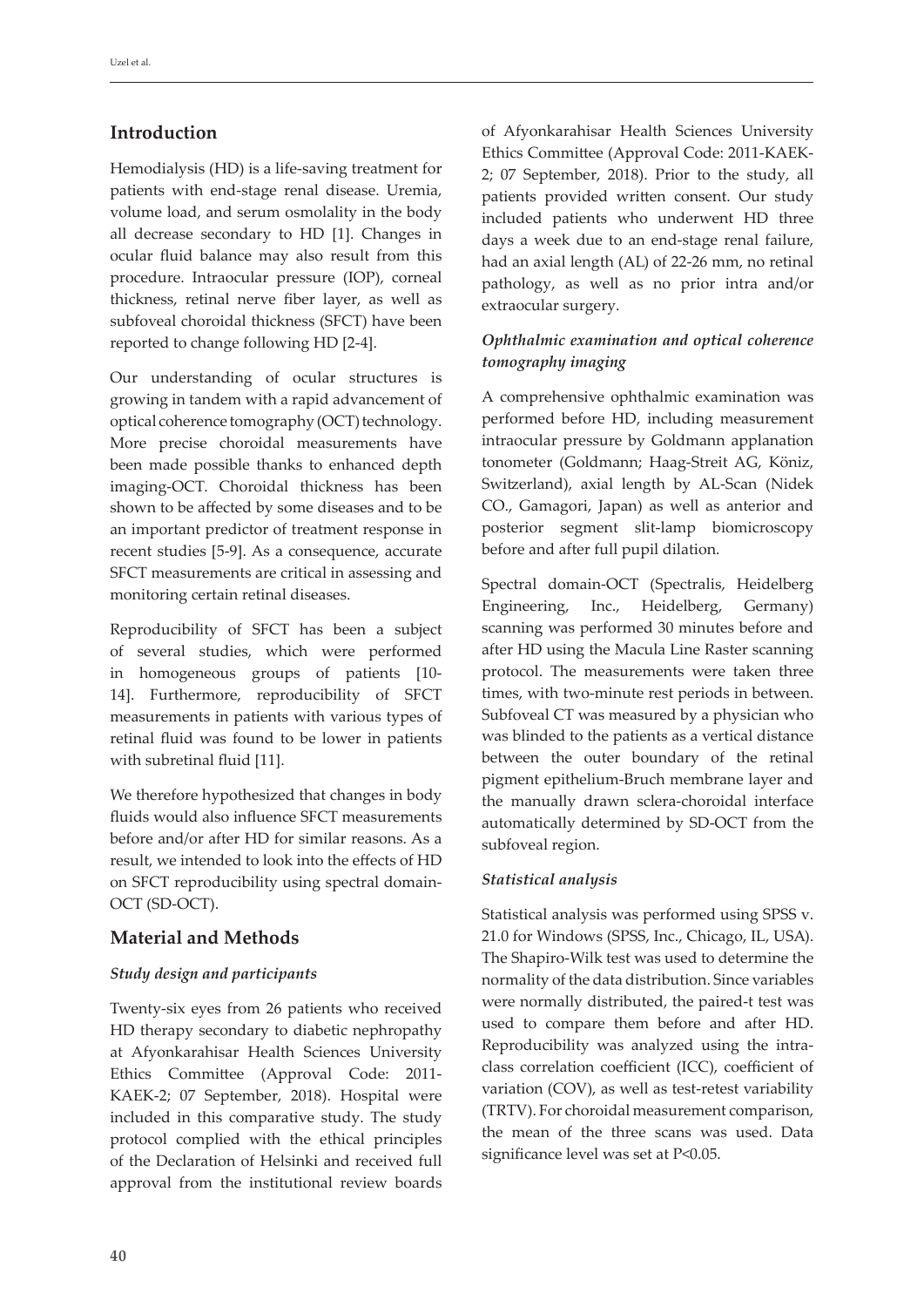| Parameter                                                                                                                                                                                                | $(\overline{x} \pm s)$   |                           |         |
|----------------------------------------------------------------------------------------------------------------------------------------------------------------------------------------------------------|--------------------------|---------------------------|---------|
| HD duration (months)                                                                                                                                                                                     | $56.54 \pm 7.76$         |                           |         |
| $AL$ (mm)                                                                                                                                                                                                | $23.76 \pm 1.45$         |                           |         |
|                                                                                                                                                                                                          | Pre-HD $(\bar{x} \pm s)$ | Post-HD $(\bar{x} \pm s)$ | P-value |
| $IOP$ (mmHg)                                                                                                                                                                                             | $16.42 \pm 3.14$         | $14.21 \pm 2.78$          | 0.001   |
| $SCT$ ( $\mu$ m)                                                                                                                                                                                         | $243.50 \pm 10.23$       | 234.29±9.41               | 0.001   |
| $\overline{x}$ : Mean; s; Standard deviation; HD: Hemodialysis; AL: Axial length; IOP: Intraocular<br>pressure; SCT: Subfoveal choroidal thickness; P<0.05 was accepted as statistically<br>significant. |                          |                           |         |

Table 1. Demographic characteristics and other findings of HD patients

IOP (mmHg) 16.42±3.14 14.21±2.78 **0.001**

**Table 2.** Intra-session reproducibility of consecutive SFCT measurements based on changes in pre- and post-HD ICC, COV, and TRTV values.

| Parameter                                                                                            | Pre-HD                 | Post-HD              | P value |  |  |
|------------------------------------------------------------------------------------------------------|------------------------|----------------------|---------|--|--|
| ICC (95% CI)                                                                                         | $0.948(0.895 - 0.976)$ | $0.989(0.977-0.995)$ | 0.001   |  |  |
| COV $(\overline{x} \pm s)$ $(\% )$                                                                   | $0.016 \pm 0.004$      | $0.006 \pm 0.003$    |         |  |  |
| TRTV $(\overline{x} \pm s)$ (µm                                                                      | $7.864 \pm 1.996$      | $3.074 \pm 1.536$    |         |  |  |
| $\overline{x}$ : Mean; s; Standard deviation; HD: Hemodialysis; SFCT: Subfoveal choroidal thickness; |                        |                      |         |  |  |
| ICC: Intra-class correlation coefficient; COV: Coefficient of variation; TRTV: Test re-test          |                        |                      |         |  |  |
| variability. P<0.05 was accepted as statistically significant.                                       |                        |                      |         |  |  |

**Results**

 $14:12$ ) who met the predetermined inclusion displacific retinonathy and its treatment ( criteria were investigated. These patients were **reproduci**ng criteria were investigated. These patients were 309 46.23±9.54 years old on average. Table 1 displays Twenty-six HD patients (female-to-male: demographic characteristics of the study patients. There was a statistically significantly decreased IOP following HD (P<0.001). When compared to pre-HD measurements, there was also a statistically significantly decreased post-HD SFCT measurements (P<0.001).

Post-HD ICC increased statistically significantly when compared to pre-HD ICC (P<0.001, for all). Pre- and post-HD COVs were 1.6% and 0.6%, respectively. The pre-HD TRTV measured 7.864±1.996 μm, while the post-HD TRTV measured 3.074±1.536 μm (Table 2).

### **Discussion**

Pre- and post-HD reproducibility of SFCT measurements in diabetic nephropathy patients were investigated in this study. Overall, pre-HD SFCT measurements were associated with significantly lower intra-session reproducibility values, including ICC, COV, and TRTV, compared to post-HD SFCT measurements.

The relationship between SFCT and various

retinal diseases is becoming more understandable as OCT technology advances. Several studies x HD patients (female-to-male: have focused on the role of SFCT in especially diabetic retinopathy and its treatment. One study reported choroidal thinning prior to diabetic retinopathy, as well as the association of thin choroid with microalbuminuria [15]. Another study described the short-term anatomic and functional responses to anti-VEGF therapy in patients with thicker SFCT, emphasizing the significance of SFCT as a prognostic marker in the treatment of diabetic macular edema [16]. Moreover, several factors, including AL, age, body mass index, diurnal variation, and systolic blood pressure, have been reported to affect choroidal thickness in healthy individuals [17- 20].

> 10 lower serum osmolality, body weight, and a 10 after HD in previous studies, with the majority of Subfoveal CT has also been measured before and them reporting lower post-HD SFCT values [21- 25]. This could be ascribed to a decreased osmotic gradient in serum and choroidal interstitium as a result of post-HD decreased serum osmolality. Lower SFCT has previously been correlated with low systolic blood pressure [23]. In addition to a significantly lower post-HD IOP (P<0.001), our study's findings of a significantly lower post-HD SFCT compared to pre-HD SFCT (P<0.001)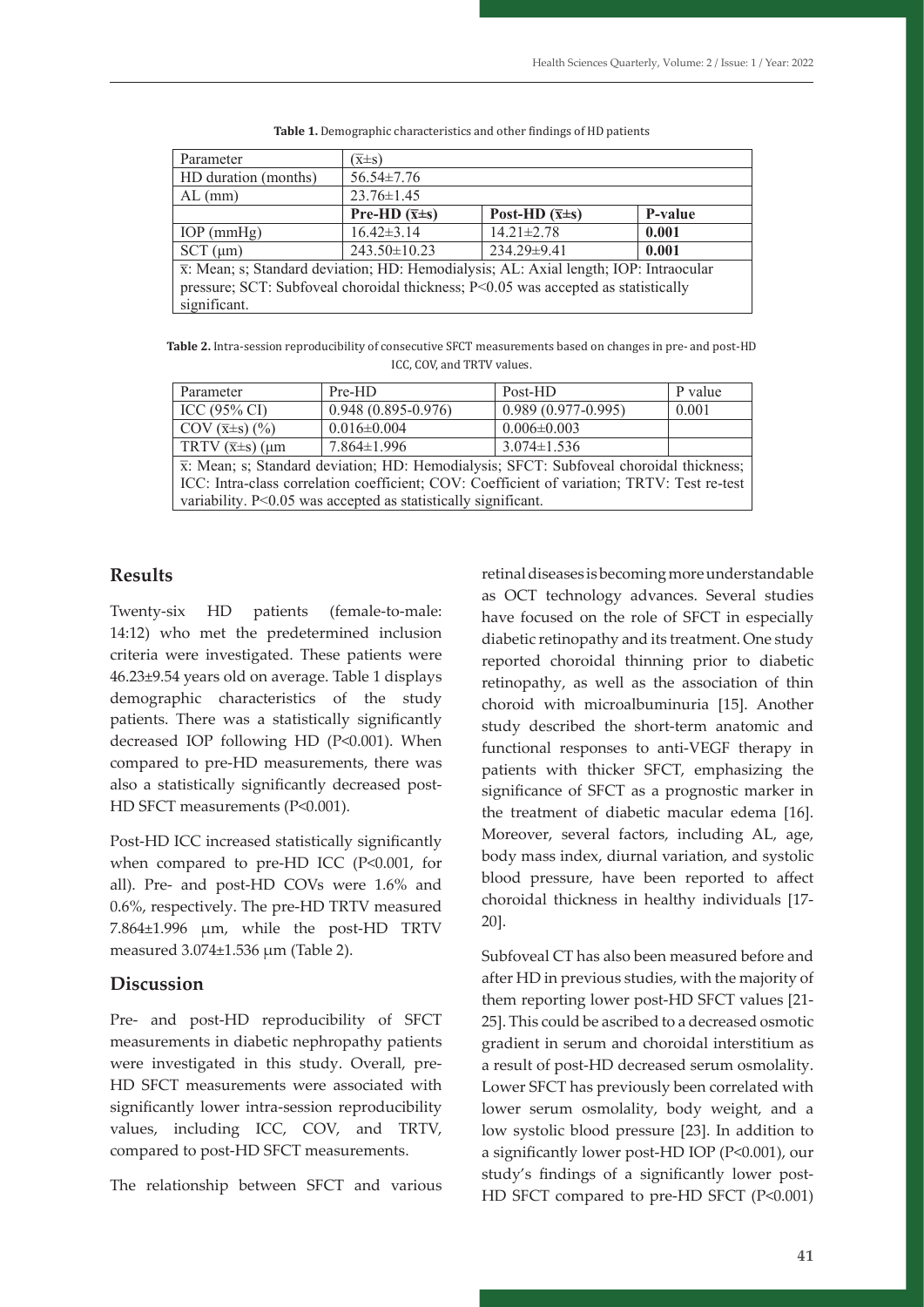in diabetic nephropathy patients who had HD for nearly five years were in line with previous reports. An increase in post-HD SFCT, on the other hand, has been observed in another study [26]. This finding, which is inconsistent with our study, could have resulted from misleading measurements caused by the low reproducibility of pre-HD SFCT.

Various studies have addressed SFCT reproducibility, and it has been noted that SFCT reproducibility ranges between 0.89 and 0.99, especially in healthy individuals [27,28]. In a study of patients with neovascular age-related macular degeneration, swept-source OCT was found to be capable of detecting SFCT changes of ≥57.2 μm [14]. The same study also noted that SFCT changes >35 μm in SD-OCT could be detected in the same group of patients. Sweptsource OCT may also be used to measure SFCT with high reproducibility in diabetic macular edema patients [13]. Furthermore, SFCT measurements taken from the edge of choroidal stroma have been reported to be more reproducible [29]. Contrastingly, another study found no difference in SFCT reproducibility between healthy subjects and patients with diabetic retinopathy [10]. And, the presence of subretinal fluid has been shown to decrease CT reproducibility, which has been attributed to fluid signal attenuation and shadowing caused by the subretinal fluid [11]. Besides, several studies have found that as choroid thickness increases, reproducibility decreases [11,12]. Pre-HD SFCT measurements had lower reproducibility in our study. Several hypotheses have been advanced to explain the lower pre-HD SFCT measurements. As previously stated, it is possible that increasing SFCT has a negative impact on reproducibility. Another possibility is that chronic renal failure may cause an increase in extracellular fluid volume, resulting in hemodynamic instability.

We acknowledge the limitations of this study. Importantly, the size of the study population was just not high enough to improve the efficacy of our study. The measurements were carried out only horizontally. Moreover, we evaluated only the reproducibility of SFCT, which was the goal of our study. Again, residual influencing factors might have led to an unexplained analytical preference. Thus, long-term prospective studies with a larger sample size may yield clinically useful results in determining relatively accurate reproducibility of SFCT and other ocular microstructures not only before but also after HD in diabetic patients with and/or without diabetic nephropathy

# **Conclusions**

Besides changes in systemic hemodynamics, HD may result in ocular fluid imbalance, which may be accompanied by changes in SFCT and other ocular parameters. Reproducibility of SFCT has been studied using enhanced depth imaging-OCT technology, but mostly in homogeneous groups of patients, with choroidal thickness in patients with different types of retinal fluid associated with lower reproducibility. Changes in body fluids are expected to influence SFCT measurements before and/or after HD for similar reasons. Significant changes in post-HD SFCT as well as reproducibility were observed in HD patients with diabetic nephropathy. Post-HD OCT assessment during diagnosis and followup of HD patients may be associated with more consistent outcomes. Regardless, determining the consistent and accurate consequences of HD on SFCT measurements, as well as its reproducibility, necessitates large-scale randomized OCT studies.

### *Funding*

The author(s) declare(s) no public or private financial support or involvement whatsoever in the products, methods or materials referred to in this manuscript.

### *Conflict of interest*

The authors claim no conflict of interest.

### **References**

1. Chelala E, Dirani A, Fadlallah A, Slim E, Abdelmassih Y, Fakhoury H, et al. Effect of hemodialysis on visual acuity, intraocular pressure, and macular thickness in patients with chronic kidney disease. Clin Ophthalmol.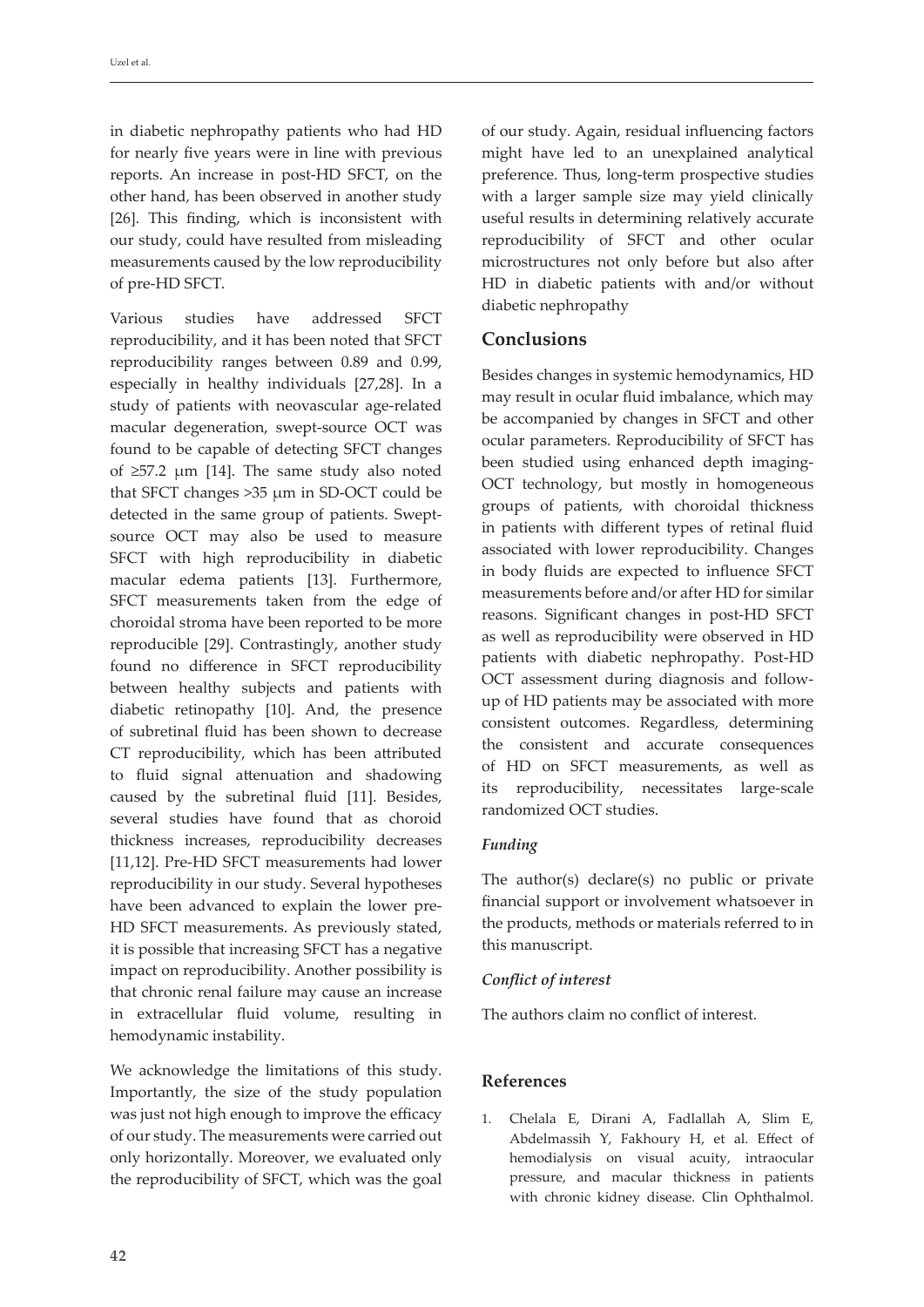2015;9:109-14. doi: 10.2147/OPTH.S74481.

- 2. Mullaem G, Rosner MH. Ocular problems in the patient with end-stage renal disease. Semin Dial. 2012;25(4):403-7. doi: 10.1111/j.1525-139X.2012.01098.x.
- 3. Jung JW, Yoon MH, Lee SW, Chin HS. Effect of hemodialysis (HD) on intraocular pressure, ocular surface, and macular change in patients with chronic renal failure. Effect of hemodialysis on the ophthalmologic findings. Graefes Arch Clin Exp Ophthalmol. 2013;251(1):153-62. doi: 10.1007/s00417-012-2032-6.
- 4. Jung JW, Chin HS, Lee DH, Yoon MH, Kim NR. Changes in subfoveal choroidal thickness and choroidal extravascular density by spectral domain optical coherence tomography after haemodialysis: A pilot study. Br J Ophthalmol. 2014;98(2):207-12. doi: 10.1136/ bjophthalmol-2013-303645.
- 5. Spaide RF. Disease expression in nonexudative age-related macular degeneration varies with choroidal thickness. Retina. 2018;38(4):708-16. doi: 10.1097/IAE.0000000000001689.
- 6. Huang X, Zhang P, Zou X, Xu Y, Zhu J, He J, et al. Thinner average choroidal thickness is a risk factor for the onset of diabetic retinopathy. Ophthalmic Res. 2020;63(3):259-70. doi: 10.1159/000504756.
- 7. Ahn SJ, Park KH, Woo SJ. Subfoveal choroidal thickness changes following anti-vascular endothelial growth factor therapy in myopic choroidal neovascularization. Invest Ophthalmol Vis Sci. 2015;56(10):5794-800. doi: 10.1167/iovs.14- 16006.
- 8. Okamoto M, Matsuura T, Ogata N. Effects of panretinal photocoagulation on choroidal thickness and choroidal blood flow in patients with severe nonproliferative diabetic retinopathy. Retina. 2016;36(4):805-11. doi: 10.1097/ IAE.0000000000000800.
- 9. Kim KH, Lee DH, Lee JJ, Park SW, Byon IS, Lee JE. Regional choroidal thickness changes in branch retinal vein occlusion with macular edema. Ophthalmologica. 2015;234(2):109-18. doi: 10.1159/000437276.
- 10. Abadía B, Calvo P, Bartol-Puyal F, Verdes G, Suñén I, Ferreras A. Repeatability of choroidal thickness measurements assessed with sweptsource optical coherence tomography in healthy and diabetic individuals. Retina. 2019;39(4):786- 93. doi: 10.1097/IAE.0000000000002022.
- 11. Wong SS, Vuong VS, Cunefare D, Farsiu S, Moshiri A, Yiu G. Macular fluid reduces reproducibility of choroidal thickness measurements on enhanced

depth optical coherence tomography. Am J Ophthalmol. 2017;184:108-14. doi: 10.1016/j. ajo.2017.10.005.

- 12. Cho AR, Choi YJ, Kim YT; Medscape. Influence of choroidal thickness on subfoveal choroidal thickness measurement repeatability using enhanced depth imaging optical coherence tomography. Eye (Lond). 2014;28(10):1151-60. doi: 10.1038/eye.2014.197.
- 13. Sala-Puigdollers A, Figueras-Roca M, Hereu M, Hernández T, Morató M, Adán A, et al. Repeatability and reproducibility of retinal and choroidal thickness measurements in diabetic macular edema using swept-source optical coherence tomography. PLoS One. 2018;13(7):0200819. doi: 10.1371/journal. pone.0200819.
- 14. Hanumunthadu D, Ilginis T, Restori M, Sagoo MS, Tufail A, Balaggan KS, et al. Repeatability of swept-source optical coherence tomography retinal and choroidal thickness measurements in neovascular age-related macular degeneration. Br J Ophthalmol. 2017;101(5):603-8. doi: 10.1136/ bjophthalmol-2016-308999.
- 15. Farias LB, Lavinsky D, Benfica CZ, da Silva MO, Lavisnky J, Canani LH. Changes in choroidal thickness and volume are related to urinary albumin excretion in type 2 diabetic patients without retinopathy. Clin Ophthalmol. 2018;12:1405-11. doi: 10.2147/OPTH.S164195.
- 16. Rayess N, Rahimy E, Ying GS, Bagheri N, Ho AC, Regillo CD, et al. Baseline choroidal thickness as a predictor for response to anti-vascular endothelial growth factor therapy in diabetic macular edema. Am J Ophthalmol. 2015;159(1):85-91.e1-3. doi: 10.1016/j.ajo.2014.09.033.
- 17. Ikuno Y, Kawaguchi K, Nouchi T, Yasuno Y. Choroidal thickness in healthy Japanese subjects. Invest Ophthalmol Vis Sci. 2010;51(4):2173-6. doi: 10.1167/iovs.09-4383.
- 18. Yilmaz I, Ozkaya A, Kocamaz M, Ahmet S, Ozkaya HM, Yasa D, et al. Correlation of choroidal thickness and body mass index. Retina. 2015;35(10):2085-90. doi: 10.1097/ IAE.0000000000000582.
- 19. Tan CS, Ouyang Y, Ruiz H, Sadda SR. Diurnal variation of choroidal thickness in normal, healthy subjects measured by spectral domain optical coherence tomography. Invest Ophthalmol Vis Sci. 2012;53(1):261-6. doi: 10.1167/iovs.11-8782.
- 20. Usui S, Ikuno Y, Akiba M, Maruko I, Sekiryu T, Nishida K, et al. Circadian changes in subfoveal choroidal thickness and the relationship with